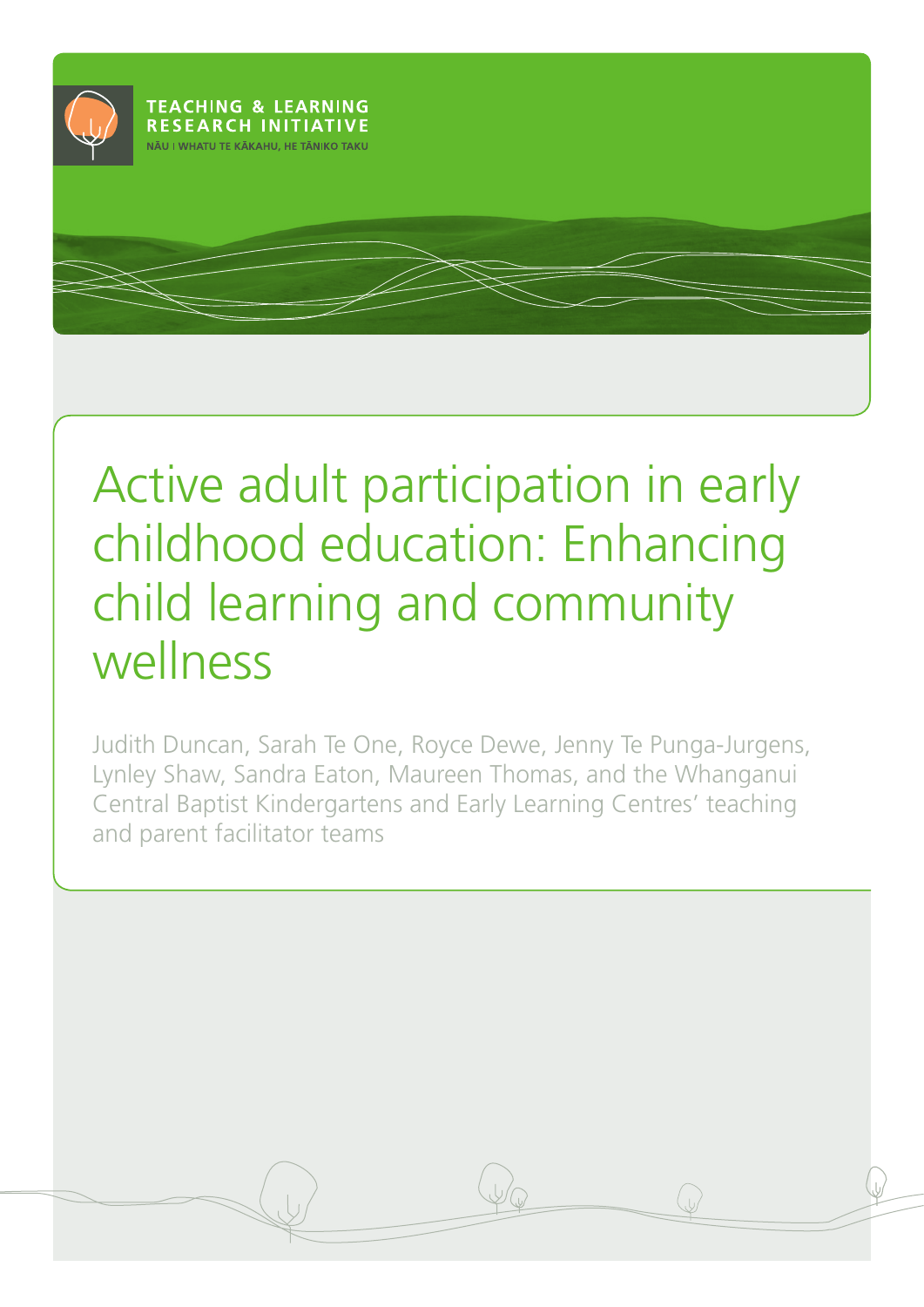## Introduction

In our qualitative research project (2010–2012), the team investigated how "ordinary" early childhood centres enacted "extraordinary" pedagogy by including families, wider whānau and communities in the "everyday" of early childhood programmes; that is, within this project, we explored both theoretical constructs and teaching and organisational strategies to increase parent participation and positive learning outcomes for children and community wellness. Our primary research question was:

How does active adult participation in early childhood education enhance positive outcomes for children and their whānau?

Our research included all four teaching teams, parent facilitators, and the management of the four early childhood centres, the 303 Parenting Resource Centre (hereafter referred to as 303), and the management and administrators at the Whanganui Central Baptist Kindergarten and Early Learning Centres (hereafter referred to as CBK). Judith Duncan and Sarah Te One<sup>1</sup> worked alongside the CBK teams as researcher leaders over the two years of the project.

Adult participation included families, whānau and, where appropriate, communities. Our research has led us to reconceptualise the roles "people, places and things". The most significant change was to embed CBK early childhood education services within the wider community, in contrast to the traditional approach to an early childhood education centre sited within a community but distinct, and sometimes isolated, from the wider community.

## Key findings

Three main themes emerged from this project:

1. To build and maintain active adult participation required CBK staff to strengthen their interactions with whānau and community to intentionally transform participation.

This strengthening of interactions flowed from the everyday pedagogical decisions and actions of the teachers, through to the administration and organisation of CBK, and included the parent facilitators at 303. All at CBK reframed their everyday work (e.g., centre layout to draw parents in, and intentional interactions with parents) to actively engage in relationships with each family and whānau.

2. Active teacher, parent, whānau participation in the early childhood setting enhanced positive outcomes for children, their whānau and their community.

These positive outcomes were increased learning engagement for the children, confidence within and among the parents, and parent engagement in their children's learning experiences at CBK.

3. Actively embedding the early childhood centres within the wider community supported community development and community wellness, and strengthened parenting. Reframing our understanding of early childhood services as child-centred places to community-supported teaching and learning settings led to the design of focused and sustainable mechanisms to strengthen the work of teachers and the confidence of parents in parenting.

The more confident parents and whānau became through engagement in the centres with teachers and other parents, the more settled and socially confident their children were. Connecting parents with other parents encouraged the development of new friendships, both between parents and between children. Friendships increased the confidence of CBK whānau, and enhanced adults' participation in centre activities. When parents shared their interests and activity passions with teachers and children in the centres it engaged their own and other children's interests and learning. As parents understood more about their child's learning, they



<sup>1</sup> Sarah Te One gathered data for this project in 2010, and has been involved in the ongoing development and thinking within the project.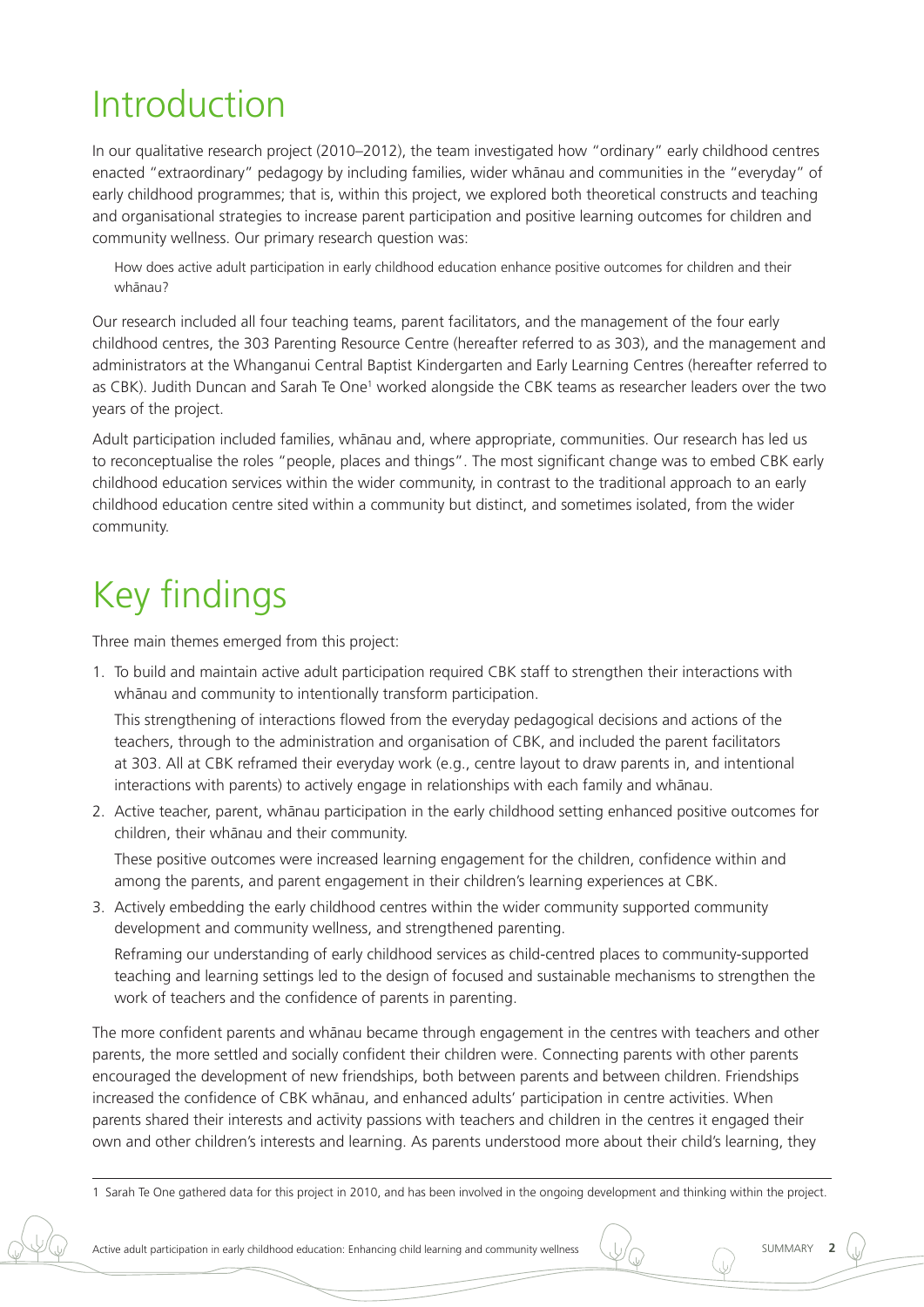participated more in early childhood education centre and 303 activities. Increased adult/whānau awareness of children's learning dispositions, both at CBK and at home, enhanced children's overall learning. The children's dispositional learning, tracked over time (2–3 years), demonstrated the effect of changed pedagogy on:

- consistent and sustained learning
- increasing competence in each child's favoured area of learning
- engagement in less favoured areas of learning.

Connections between the children's less favoured areas of learning at CBK, and their interests at home and in the community, improved their confidence and skills over all areas of their learning.

Embedding the early childhood centres within the wider community strengthened connections, networks, and relationships that enhanced supported children's learning outcomes and contributed to community wellness (see discussions below for examples).

### The research

Four key theoretical concepts became lived language in CBK that shaped our thinking, methods, and understanding of outcomes:

*Authentic relationships*: An authentic partnership is one where each partner is genuinely and respectfully interested in the other, and intentionally and purposefully builds and maintains trusting relationship.

*Sustainable relationships:* These relationships are those that are **sustained** over time. The reason is so that parents will have links, connections and networks which they can call upon over a longer time period than only when their child/children are at the ECE service (that is, social capital).

*Intentionality:* The teachers were deliberate, thoughtful, and purposeful in interactions and support of parents with intended outcomes in mind. Being intentional increases effectiveness in teaching and learning (Duncan, 2011).

*Embedding:* The concept of embedding signals a shift in understanding of the relationship between early childhood centres and their communities. By saying CBK is 'embedded' in its community, we mean that it is visible in the wider community; involved in the activities, and plans of the wider community; playing a strategic role in the life of the wider community.

Sociocultural theories (Fleer & Richardson, 2004; Rogoff, 2012; Rogoff et al., 2007) influenced the framework for analysis for this project. Rogoff's metaphor of a prism provided constructs for interpreting and understanding our data. The faces of the prism allowed the researchers to re-examine data in different ways to ensure robust findings (see Rogoff, 2012).

Multiple data sources included audio and video observations that mapped adult movements; parent, child and teacher photo journaling; child case studies; individual and focus group interviews with social service workers, community-based service providers, children, families, whānau and teaching staff; CBK document analysis (learning stories, planning records); teacher conferencing; and parent surveys.

Active adult participation in early childhood education: Enhancing child learning and community wellness  $\bigcup_{\text{max}}$  SUMMARY 3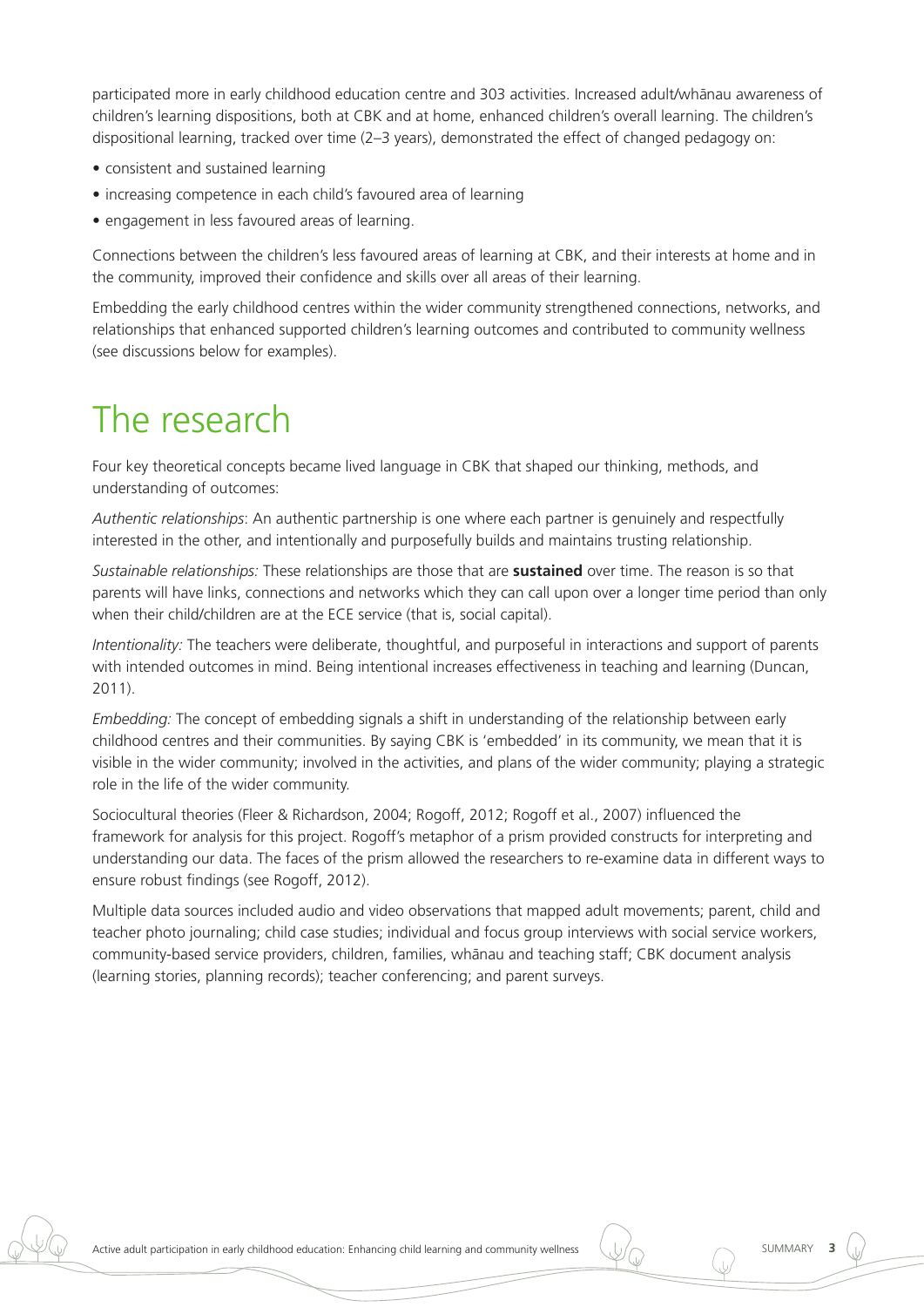## Major implications

### 1. Building and maintaining active adult participation

#### Learning traditions of CBK—sustainable participation

Revising CBK "learning traditions" to build and maintain adult participation involved all aspects of the early childhood education setting: teachers, parents, children, administration, management, and organisation. Teachers looked for daily opportunities to expand and extend their connections and conversations with the parents, and were rewarded with increased interest and participation by the parents in CBK services.

#### Seamless integration of services

Extending the services that had been offered through 303 to all the early childhood centres strengthened support and encouragement for parents. The daily pedagogy included a seamless integration of services with teachers, parents, and facilitators working **alongside** whanau to provide direct support or connections to someone else who could provide the support. Some examples of the new approaches follow: a parent facilitator moves between 303 and the early childhood centres to assist with connecting parents together as they drop off or collect their children, or when settling children; teachers undertake training on respectful and responsive listening so as to provide appropriate responses for families in all areas of their lives; a teacher from the infant centre works alongside a SPACE<sup>2</sup> programme facilitator to provide a bridge between parents; and a teacher joins in the weekly park gathering for parents. The reward is parents flow between 303<sup>3</sup> and the early childhood education centres throughout the day.

This new learning tradition at CBK differs from a "hub" approach (Whalley, 2001, 2006) where professionals employed by other agencies work in the early childhood education environment.

#### Seeing and being seen

As teachers intentionally noticed and acknowledged parents in meaningful ways, the connections between parents and teachers, teachers and teachers, parents and parents increased. We made physical changes to the environment to increase the visibility of the adults, and enhance the opportunities for teachers and other parents to engage with each other through the day.

For example, we developed a tool to identify patterns of interactions within each of these spaces. Using this tool we were able to map the movements of adults around the environments to evaluate how the centre layout encourages (or inhibits) adult involvement with children, teachers, and other adults. For example:

- 1. Is the centre *family-friendly*? (i.e., is it easy, or not, to use?)
- 2. How welcoming is the centre?
- 3. Are there spaces for discussion? Spaces for privacy?
- 4. What (in the centre environment) affects the flow patterns?
- 5. Do we (as teachers) greet/acknowledge/interact with every adult who enters the centre? If not, why not? (For full details of this tool see Duncan et al., 2012.)

As a result of these reviews, we increased the intentionality of teachers' gaze towards, and interaction with, parents throughout the day, as well as creating physical changes in the centres' layouts to assist these processes (Duncan et al., 2012; Sailer & Penn, 2007). We discerned two shifts within the centres' pedagogy: (a) teachers were "seeing" the parents as well as their children, and (b) the parents experienced "being seen"—being recognised and valued.



<sup>2</sup> SPACE – Supporting Parents Alongside Children's Education sessions.

<sup>3</sup> The support offered by 303 is also an integrated service with parents from 303 working as facilitators, with parents supporting and sharing with other parents, and with regular community events as part of the programme engaging the wider community rather than only parents from CBK.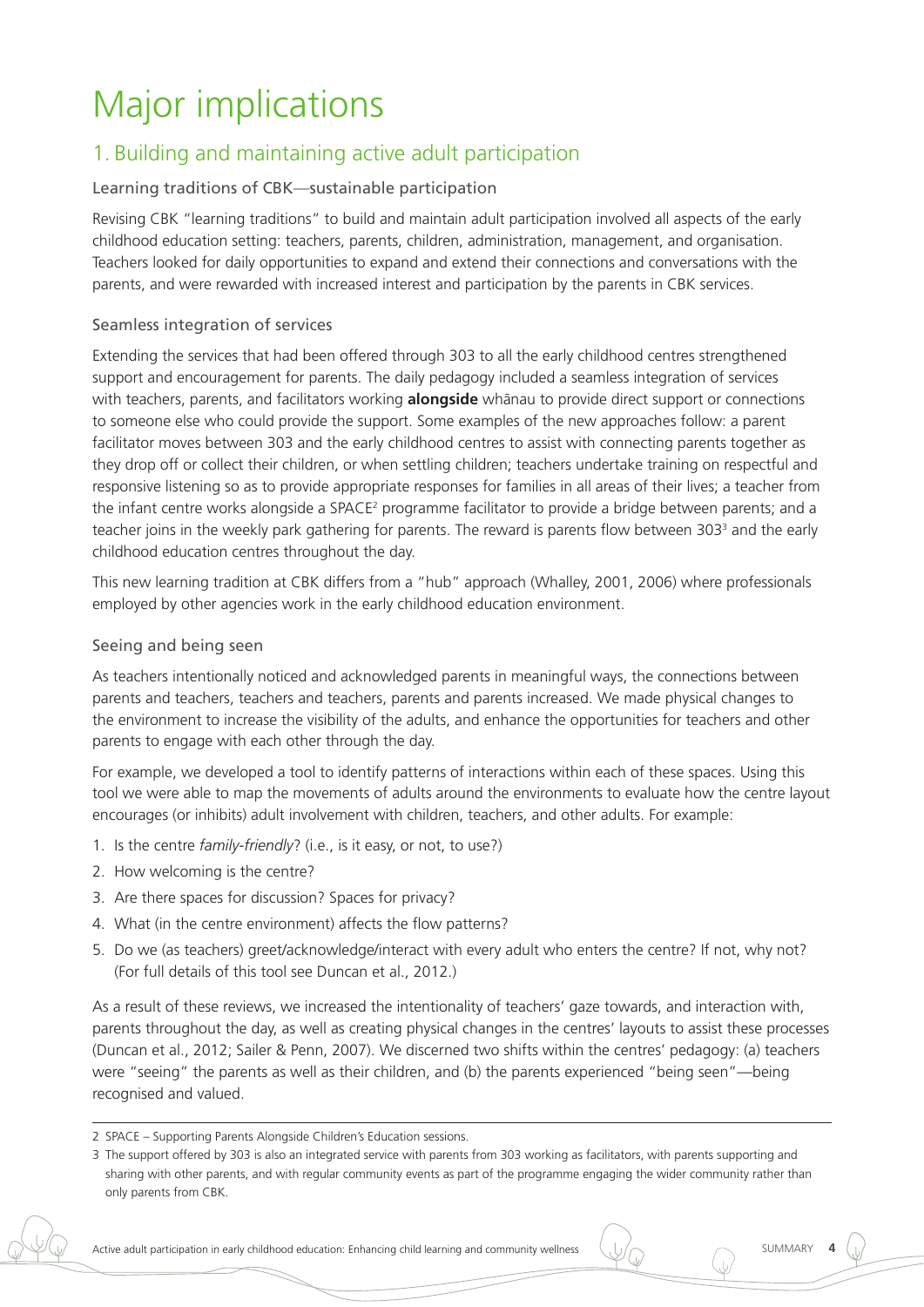### 2. Enhanced positive outcomes for children and their whanau

#### Collaborative teacher–parent understanding of learning and teaching

Our question required an overview of active adult participation and its effect on children's learning outcomes and community well-being. We used the metaphor of the "golden thread" (Lawrence, 2002) as a tool to gather the links (the thread) between children's learning outcomes and involvement by adults in the 18 case studies of children's learning. We found that active involvement of the parents, their wider whānau, and engagement with the wider community increased positive learning outcomes for the children. Working "alongside" parents and whānau, teachers were able to focus on family aspirations for meaningful learning outcomes for each child. Explicit connections to these aspirations were evident in teachers' reports and conversations about learning with parents.

Before the research, the teachers shared learning stories and assessments as separate centre-teaching teams. We added *teacher conferencing*, in which we relooked at children's learning outcomes across time and services. Discussions of and narrating extended stories of learning across time (not just snapshots) enabled the teachers to understand their role in the child's learning as a collectivity. This collective approach expanded to teachers seeking parent involvement with them in the child's learning. One approach taken was teachers and parents sharing photo stories together.

*Teacher conferencing*: All the teachers and other staff who had been involved with a child and his/her family since the child had enrolled shared brainstorming sessions of the remembered learning progressions and dispositions the child had demonstrated at different ages. This information may or may not have been captured in learning stories. The collage of learning for each child enabled us to track strengthened learning dispositions and outcomes across contexts and over time. Through this process, the adults gained a rich and holistic understanding of a "rich child" (Dahlberg, Moss, & Pence, 2007).

*Photo stories:* Using digital cameras, the case study families were guided to take as many photos as they wished to share their lives with the teachers at their child's centre. We provided little guidance over what to take, and trusted that the families and whānau would share only the images that they felt safe and wished to share. While several parents displayed surprise that the teachers were interested in their family's lives, all the parents were delighted to share their images with the teachers. Once the cameras were returned to CBK, the teachers met with each family to talk about the photos that had been gathered—either in a printed form or on-screen if there were large numbers. These photos were understood as a photo story. Teachers described "rich" conversations that enhanced their pedagogical insights about children and families' learning. Similarly, the parents found these shared discussions increased their understanding of the roles teachers can play in supporting their parenting.

### 3. Early childhood education embedded in community

Embedding CBK in the community provided us with the successful connections between the quality early childhood education and care and parent social support that CBK has been known for in Whanganui for many years, and explicit community development and wellness in the wider Whanganui community. We have deliberately used the term "embedded" in this project to provoke explicit engagement outside of the early childhood centres, an increased visibility by CBK within wider community events, activities and networks, and an acknowledgement of the role that CBK plays in the wider community. Our investigation of this aspect of "extraordinary" pedagogy demonstrated that this "embedding" will enable any early childhood education centre to contribute to community wellness and development in their own wider communities.

#### From "looking in" to "looking out"

Shifting from a child-centred approach to teaching and learning, teachers began to explore a community partnership approach. We asked: "What does a community partnership approach to teaching and learning look like?" and "How does this support community wellness?" We asked: "How can we involve our centres in the



Active adult participation in early childhood education: Enhancing child learning and community wellness (U/

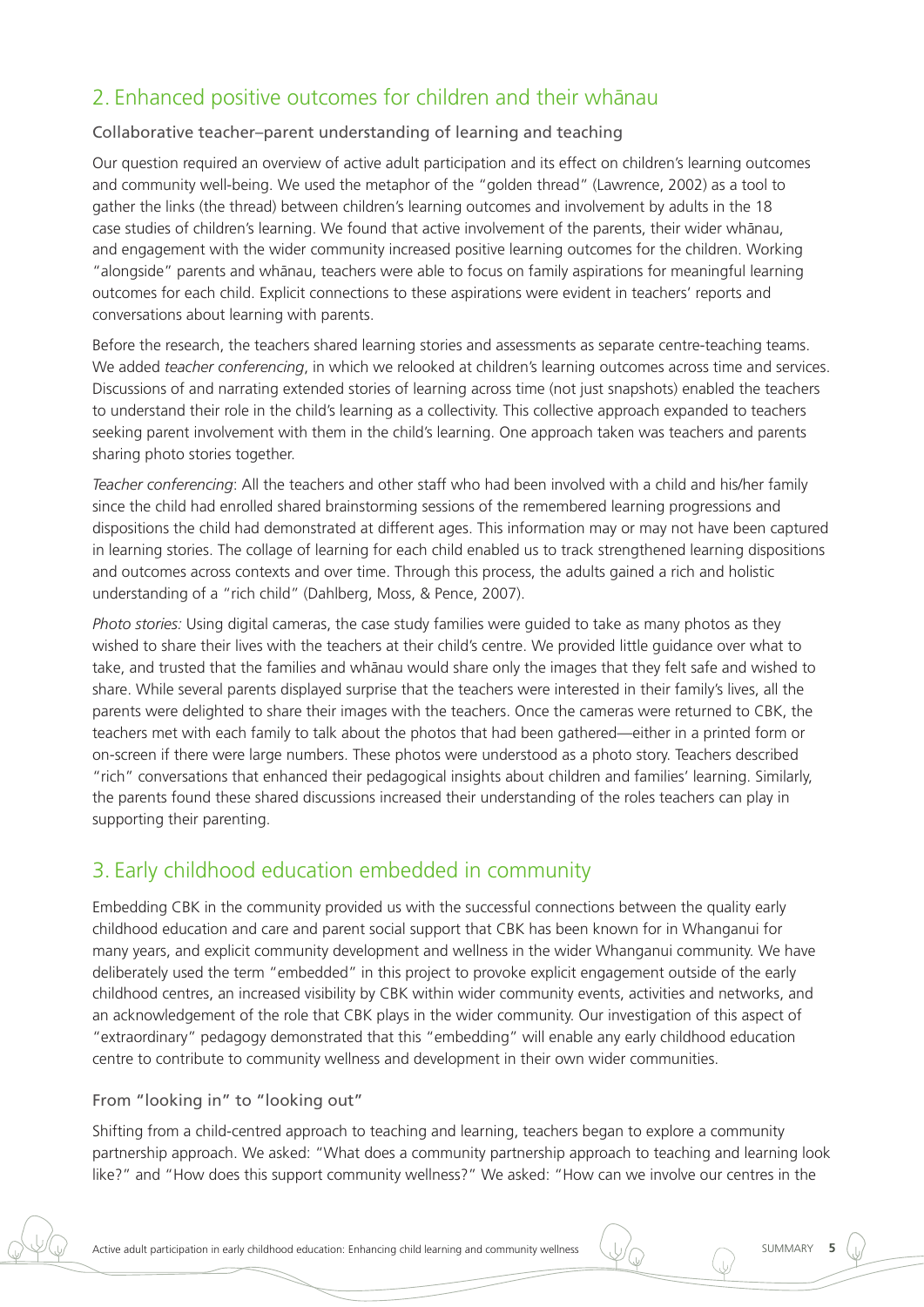community?" instead of the more usual question of "How can we involve the community in our centres?" This conceptual shift in approach was a cornerstone to the increased community participation that occurred over the two years of the project.

#### Building social capital among parents to build social capital among other parents

Making a difference for the parents, families and wh nau, so they in turn made a difference for their children, involved **everyone** building links, networks and community connections. In this way social capital*—*the glue that holds communities together, the ingredient for resilient and successful families*—*was supported by all those involved at CBK (Duncan, 2009). These connections were nurtured through relationships between teachers and parents, and parents and parents who lived within and beyond CBK. For example, a mother, representing similar stories from parents, sketched how CBK worked in her life within the community. She discussed the links that connected her within and outside of CBK: from the ECE centres, to 303, to the local church, to meeting a mother in the supermarket, who she then connected with others at her church. These parents were then connected to CBK, and from there further networking continued. She concluded:

My family is in a much, much better situation now. I wouldn't have been able to do it on my own. I'd hate to think about what my life would have been like if I didn't come to CBK … I wouldn't be who I am and feel proud of who I am today … I just feel that 303 and CBK have contributed to that. It's been huge for me.

Her enthusiasm and lived examples demonstrated the role that CBK was making in the wider community and the effect this was having on individual families and the collective whanau in Whanganui.

Increased visibility of early childhood education enhanced CBK identity in the community

Children's learning outcomes were related to their family and whanau participation in CBK activities. These activities—both centre-based and community-based—supported families' sense of belonging, or connection to, their communities. As a result of increased awareness of community activities and events, CBK enhanced its own sense of identity as a contributing service with a unique place in the wider community.

## Conclusion

Our research found that intentionally building a learning tradition that increases adult participation affects every aspect of a service—teaching and learning, administration, management and organisation. A multi-layered approach involves building and reframing relationships, reorganising provisions and spaces, and encouraging parent participation. This enables pedagogical practices that match the preferences and aspirations of families and whānau at **any** early childhood education service in ways relevant to each wider community.

Expanding everyday pedagogy to include working **alongside** parents and whanau to provide direct support or connections with the community necessitates a conceptual shift. This reconceptualisation challenges Aotearoa New Zealand's understanding of early childhood education as child-centred services to one that is positioned as a community and parenting resource alongside a learning environment for children. Intentionally refocusing on early childhood education so as to embed centres in their communities enables teachers and parents and children to build sustainable, deeper and more meaningful relationships that promote positive child learning outcomes and community wellness.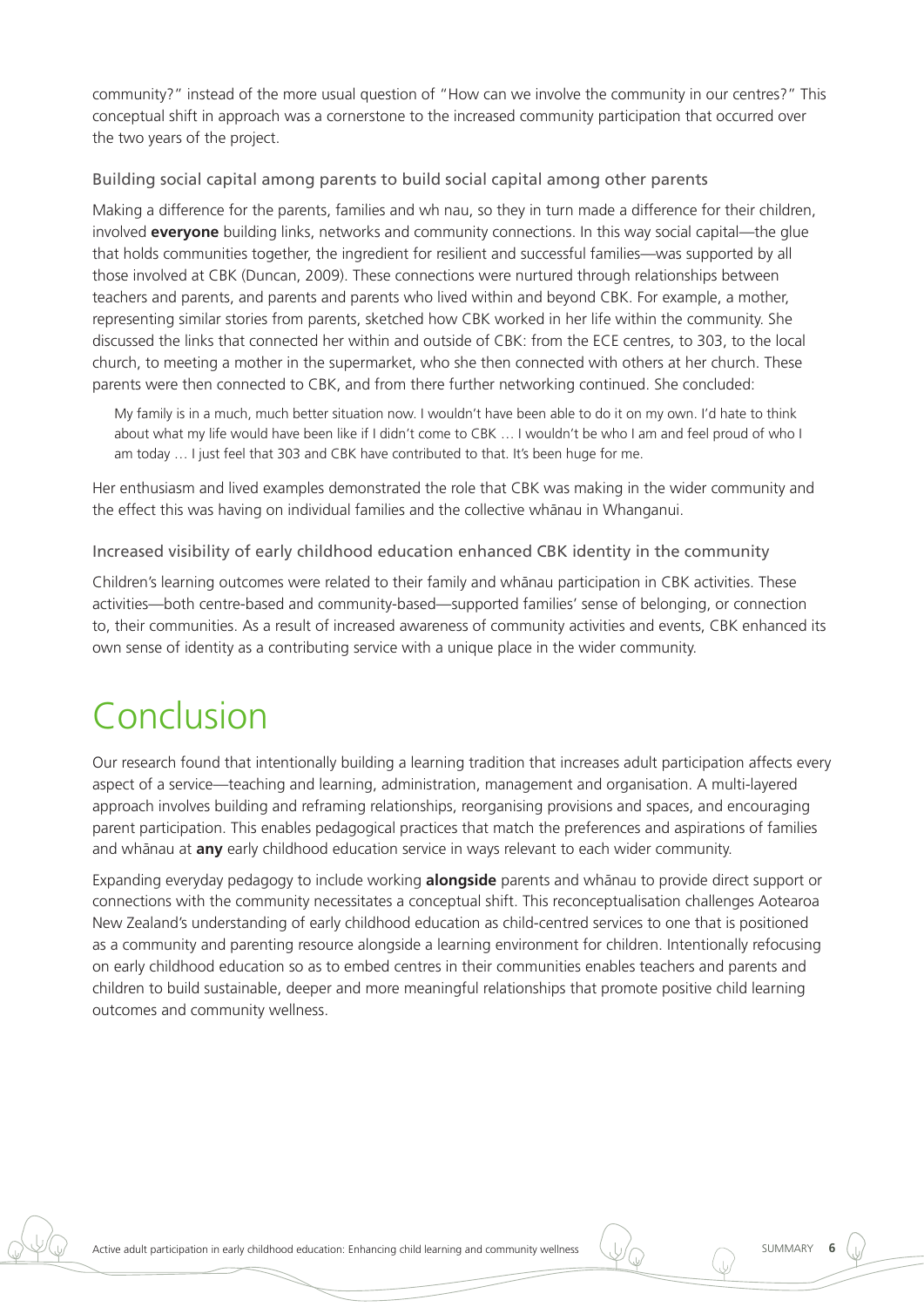### References

- Duncan, J. (2009, November). *Building communities: Begins in the early years.* Invited keynote presentation to the Anglican Social Services Conference*,* Napier, New Zealand.
- Duncan, J., Irvine, P., Auld, S., Cross, T., Fagan, H., Seiuli, T., . . . Weir, S. (2011). *Homebased early childhood education (family day care—The visiting teacher's role in improving educators' practices. A summary.* Retrieved from http://www.tlri.org.nz/home-based-earlychildhood-education-family-day-care-visiting-teachers%E2%80%99-role-improving-educators%E2%80%99--0/
- Duncan, J., Te One, S., & Thomas, M. (2012). Mapping parents' movements and interaction: Reconceptualizing parent support. In J. Duncan & S. Te One (Eds.). Comparative early childhood services: International perspectives (pp. 13-32). New York: Palgrave Macmillan.
- Fleer, M., & Richardson, C. (2004). Moving from a constructivist-developmental framework for planning to a sociocultural approach: Foregrounding the tension between individual and community. *Journal of Australian Research in Early Childhood Education, 11*(2), 70–87.

Lawrence, R. (2002). *The parable of the golden thread*. Unpublished story.

- Rogoff, B. (2012*). Learning through Intent Community Participation (ICP).* Retrieved from http://www.intentcommunityparticipation.net/icpoverview-english
- Rogoff, B., Moore, L., Najafi, B., Dexter, A., Correa-Chavez, M., & Solis, J. (2007). Children's development of cultural repertoires through participation in everyday routines and practices. In J. Grusec & P. Hastings (Eds.), *Handbook of Socialization* (pp. 490–515). New York: The Guilford Press.
- Sailer, K., & Penn, A. (2007, May). *The performance of space Exploring social and spatial phenomena of interaction patterns in an organisation*. Paper presented at the Architecture and Phenomenology Conference, Haifa.

Whalley, M. (2001). *Involving parents in their children's learning*. London, U.K: Sage Publications.

Whalley, M. (2006). Leadership in integrated centres and services for children and families. A community development approach: Engaging with the struggle. *Childrenz Issues, 10*(2), 8–13.

### Project team

Academic researchers

Judith Duncan (University of Canterbury), 2010– 2012.

Sarah Te One (Victoria University of Wellington), 2010–2011.

Whanganui Central Baptist Kindergarten and Crèche Trust:

Royce Dewe (Director)

Lynley Shaw (Senior Teacher)

Jenny Te Punga-Jurgens, (Family Support Coordinator).

Research and team leaders of the CBK Centres

Tanya Cogan Sandra Eaton Julianne Jones Amanda Poynter-Hylton Maureen Thomas

Teachers in the CBK centres

Shelley Kyle Clare Zimmerman Angela McGregor Heather Yum Lynne Watson Lorraine Dixon Karlene Hamblyn Leanne Rapson Renee Rogers Aimee Lundall Michelle Greene Kerry Gillam Jodie Wilson

Robyne Huthnance Natasha Bonica Natasha Sarup Elyse Gebert Gillian Sewell Emma Bunn Amanda Manville Emma Mokha

Parent facilitators

Debbie Boyack Stacey Harris Angela McGregor Jo Rodgers Latisha Robson Leanne Harrison Vanessa Paikea

Critical friend and advisor to the project

Dr Anne Meade, Anne Meade Associates, P O Box 12-271, Wellington 6144

Advisory group

Mars Delamere (Whanganui District Health Board) Cheryl Edwards (Family Works, Whanganui) Jenny Hayward (Health Promoter, Parenting and Family Violence, Whanganui District Health Board) Hilarie Nicol (Whanganui Free Kindergarten Association) Cherryl Smith (Director, Te Atawhai o te Ao, Independent Māori Institute of Environment & Health)